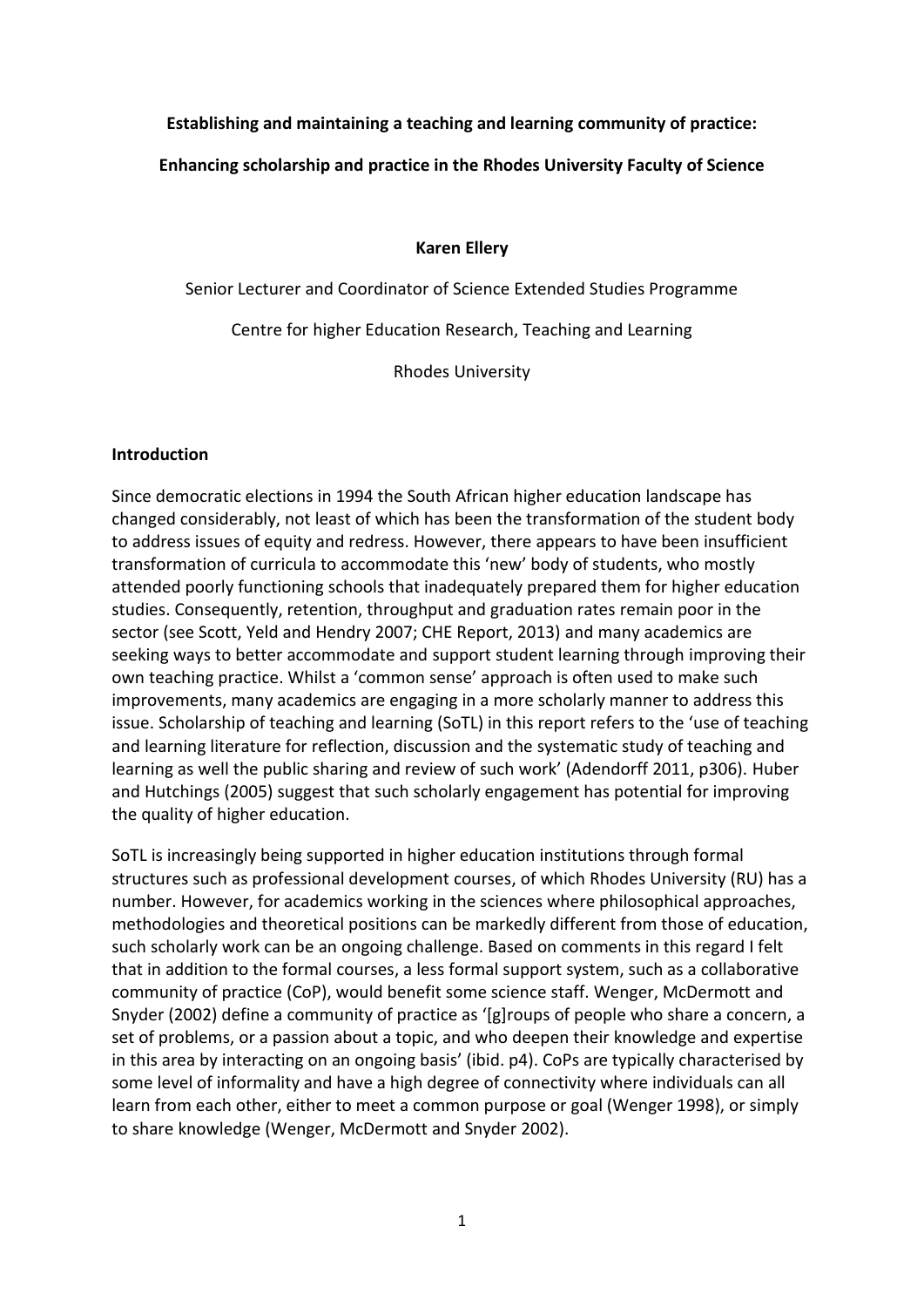This TAU 'change' project therefore focussed **on establishing an informal, collaborative and supportive community of practice in the Science Faculty at Rhodes University that has as its aim to improve teaching and learning practices through engaging in scholarly work.** 

### **Approach and process**

The practical process of establishing a CoP was achieved by identifying potential group participants. I invited eight Faculty of Science staff members who I knew were either (a) interested in improving T&L practice and were seeking like-minded people for discussions and ideas, or (b) wishing to develop as T&L researchers but, despite relatively good institutional support in terms of formal courses and funding were, for various reasons, still finding it difficult to get traction. At the first meeting in February 2018 we charted a possible way forward as a Science Education Research Group (SERG) – although our purpose and direction still appears to be evolving.

SERG, which has its own RU Moodle site for messaging and posting resources, has so far held six supportive, and engaging meetings. The group has reduced down to a core of five regular attendees, with two semi-regular attendees (both for personal reasons not being regular attendees) and the last member has resigned from the university.

In the first meetings we essentially were 'finding our feet' as a group, and therefore tended to discuss burning issues in our own teaching contexts. Because most of the group have been, and still are, very involved in the faculty-wide curriculum review process, this also took centre-stage. As a result of these discussions, small individual research projects such as maths preparedness of incoming scholars and student reflections on learning have been initiated. Other discussions have focussed on possible areas of scholarly collaboration, and this has proved to be a generative space resulting in (a) the establishment of a major longterm research project, (b) the initiation of a faculty-wide T&L colloquium, and (c) the establishment of post-graduate supervision group. These collaborative projects are discussed briefly in turn.

# *(a) NBT Research project*

In recognition that the National Senior Certificate (NCS) results are a poor indicator of students' capacity to cope in a higher education environment, a collaborative research project (by SERG staff from Chemistry, Physics and Extended Studies Unit) has been established in which all Faculty of Science first-year students wrote the well validated and better predictor National Benchmark Tests (NBTs) during orientation-week<sup>1</sup>. The NBTs have been designed to assess the entry-level preparedness of students to cope in higher education in three core areas: academic literacy (AL), quantitative literacy (QL) and mathematics literacy (ML; NBT Report 2018). The tests each have a number of recognisable subdomains which are useful for highlighting specifically strengths and weaknesses. The purpose of obtaining NBT data in this study was therefore to provide individualised, course level and faculty-level data that could be used productively to better support student learning.

**<sup>.</sup>** <sup>1</sup> Students are not required to write NBTs in order to gain entry to RU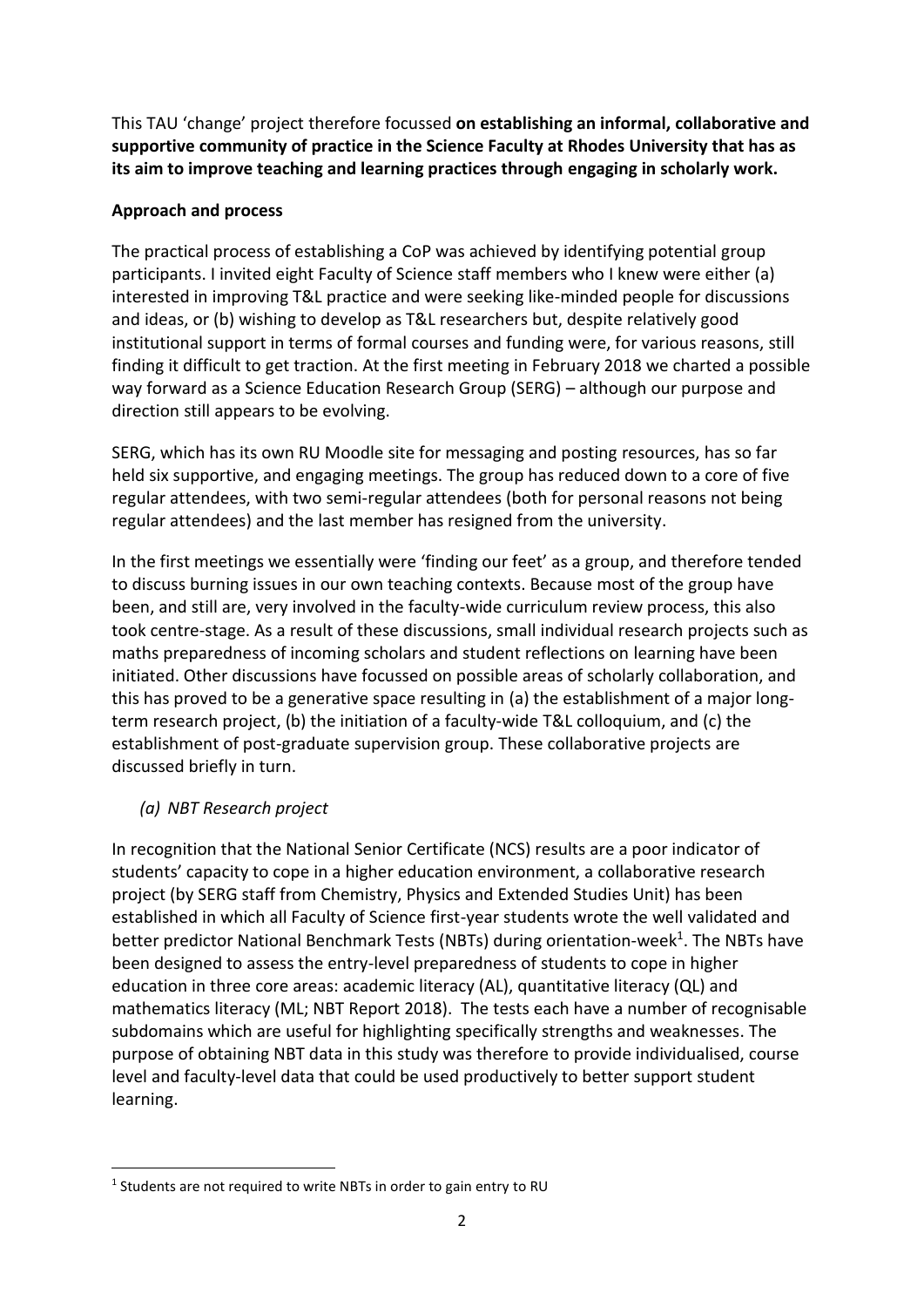Outputs so far have been:

- Individual first-year course reports providing information on AL, QL and ML levels of students to subdomain level – discussed In March at a faculty HoDs meeting in March 2019 to consider course level and faculty level responses.
- RU Moodle site with accessible (mainly YouTube) resources at the AL and QL subdomain levels to assist staff and students in addressing problematic issues.
- The appointment of an Honours student (supervised by one SERG member) to do a comprehensive statistical analysis on the NBT and RU course data.

It is envisaged this project will both serve to improve T&L practices as well as enable the publication of academic articles (i.e. enable SoTL). This is work that would not have been initiated without the TAU change project.

# *(b) Faculty of Science Teaching and Learning Colloquium*

In order to work beyond the small CoP, the SERG group hosted a Science T&L Colloquium in June 2019. This took the form of staff presentations on curriculum innovations as part of the review process. Whilst research and evidence-based presentations were encouraged, so too were practice-based ones, in order to enable constructive engagement with the curriculum review and transformation process. Again, this initiative is a direct result of the TAU change project.

# *(c) Post-graduate supervision group*

At the last SERG meeting staff from the Chemistry and Physics departments and the Extended Studies Unit formulated a number of possible science education projects that can be offered in respective disciplines, using Legitimation Code Theory as a theoretical framework. The intention is to support each other as supervisors, to strengthen our theoretical stance by using a common theory, and provide collective support (through presentations and meetings) to students.

# **Sustainability of the change project**

My original TAU was to conduct research on the enabling and constraining conditions of the SERG CoP initiative. For various reasons, outlined in my reflective report, this has changed, but it is still useful to reflect on what makes the CoP work – especially if it is to be sustainable. The two aspects of sustainability discussed here relate to the **informal and collaborative group dynamics** and to the **development of SoTL**.

A number of studies have examined conditions or factors influencing effectiveness in terms of building and maintaining a CoP, most of which relate in some way to group dynamics and relationships between individuals, as well as to broader environmental conditions (see Christie et al. 2007; Cassidy et al. 2008; Abigail 2016; Bozalek et al. 2017). Whilst SERG does not have much control over some of the broader environmental influences at present (such as poor recognition of teaching compared with that of research in terms of promotion, time constraints, etc.), we have given thought to group dynamics and have discussed collectively how we can ensure continued engagement. As such, we wish to maintain a relatively small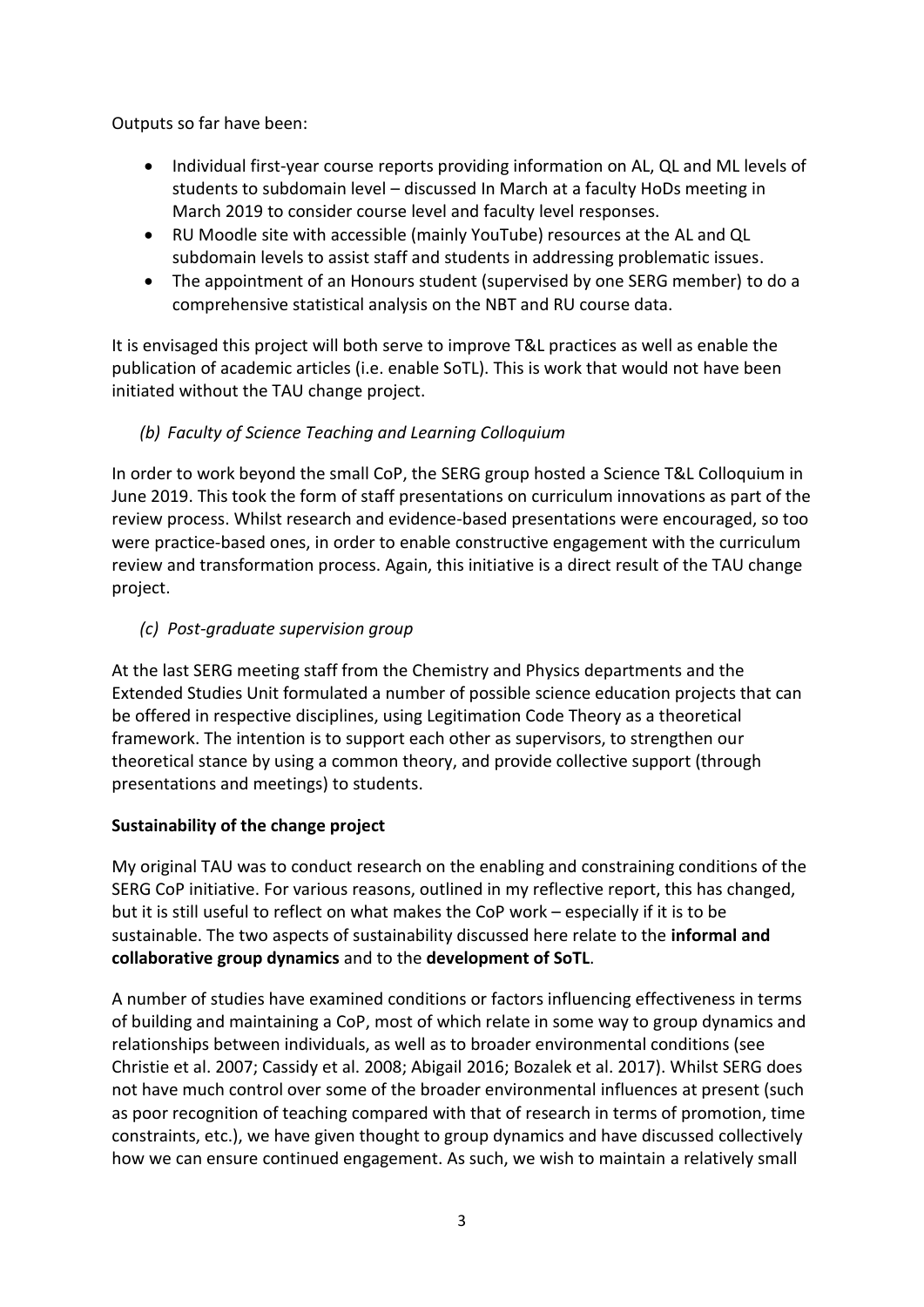group, as it has allowed creation of a 'safe' space in which we can express ideas and even doubts without fear of being belittled or judged.

As one member stated '... my experience with [a formal] SoTL [course] four years ago was a most traumatic experience . . . I was reduced to tears by the end of it . . . [and] have not gone back since . . .' (participant 1, meeting 3). A number of studies on professional development have indicated that the role of individual agency plays a key role in professional learning, although how this agency is enacted depends on the individuals concerned (Jawitz 2009; Eteläpelto, Vähäsantanen, Hökkä, & Paloniemi 2013; Tao & Gao 2017). Clearly in the case of the above-quoted participant, the more informal and supportive approach used by SERG has been the appropriate means to encourage and enable her professional development and enactment of individual agency. This appears to be the case with all participants involved.

In terms of development of SoTL, Bozalek et al. (2017) suggest in their study on collaborative enquiry that working together can be productive and take SoTL forward in higher education. The SERG CoP supports this contention as it has developed into a generative space in which both practical and theoretical T&L ideas flow more freely than in our own respective departments. As one lecturer said she 'loves talking to like-minded people about things that interest [her]' (participant 2, June meeting) and another said 'we have generated more ideas and initiated more projects here than in all my years working alone [on educational matters]' (participant 3, November meeting). Furthermore, since we are now working collaboratively on medium-to long-term research projects, we will likely continue in this capacity well into the future.

This TAU project, because it is being instrumental in bringing about positive T&L change in the RU Science Faculty, and will also likely result in short and long-term collaborative research projects, has high potential to be sustainable.